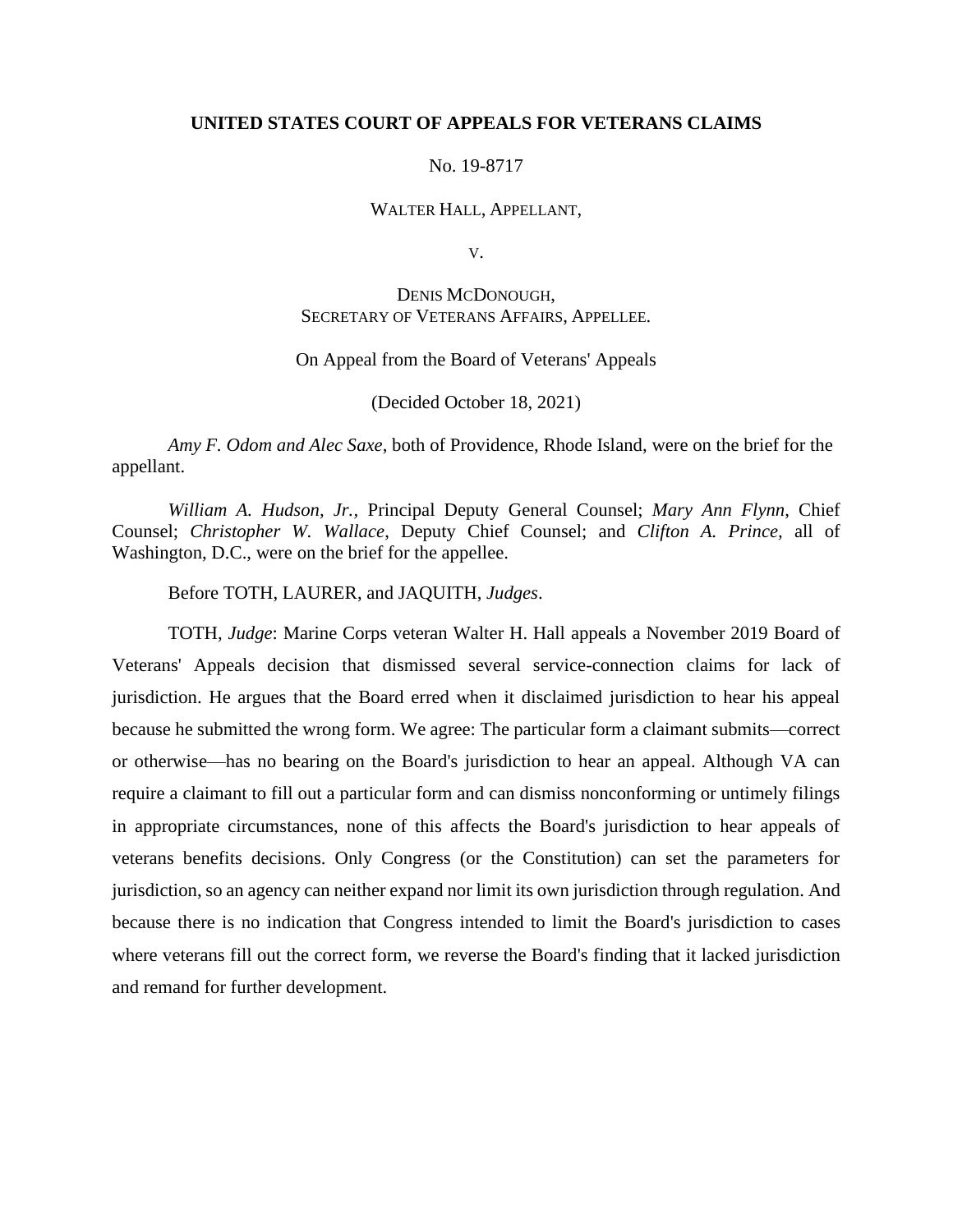#### **I. BACKGROUND**

Mr. Hall served in the Marine Corps from 1999 until 2001. In January 2018, he sought service connection for ankle, foot, and hip conditions as secondary to a service-connected knee disability. A month later, VA's regional office (RO) denied his claims and sent him a letter stating that, if he disagreed with the decision, he must complete "a Notice of Disagreement, VA Form 21- 0958, by March 1, 2019, one year from the date of this notice." R. at 710 (emphasis omitted). The RO enclosed a VA Form 21-0958 with the notification letter.

On February 19, 2019, the Veterans Appeals Improvement and Modernization Act of 2017 (VAIMA) went into effect, creating a new administrative appeal system for rating decisions issued on or after that date. Pub. L. No. 115-55, § 2(x), 131 Stat. 1105, 1115 (Aug. 23, 2017). Thus, VAIMA procedures apply only to claims that the RO addressed in a rating decision dated on or after February 19, 2019, while those adjudicated before that date are deemed "legacy" claims. Additionally, VA regulations require that veterans use a different Notice of Disagreement (NOD) form, VA Form 10182, when seeking Board review of decisions issued on or after that date. *See*  38 C.F.R. § 20.202 (a), (d) (2021).

On February 19, 2019—the *same day* the VAIMA went into effect—Mr. Hall submitted the VAIMA form (i.e., VA Form 10182) to appeal his February 2018 rating decision despite the fact that this rating decision remained under the domain of the legacy system. The RO never issued a Statement of the Case (SOC).

In April 2019, the Board informed Mr. Hall by letter that it had received his "Board Appeal request (VA Form 10182)" and placed his appeal on its "Evidence Submission docket." R at 281. However, in November 2019, the Board dismissed the veteran's claims after finding that he used the wrong form, VA Form 10182, in filing his NOD. The Board held that it did not have jurisdiction to hear the appeal and "the claims must be dismissed." R. at 8. This appeal followed.

#### **II. ANALYSIS**

Mr. Hall asks the Court to reverse the Board's finding that it lacked jurisdiction over his appeal. He doesn't dispute that he filed the wrong form but argues that the requirement to use VA Form 21-0958 is not a jurisdictional hook and the Board waived that requirement when it accepted and processed his appeal. He also asks the Court to ensure that an SOC is issued regarding his foot, ankle, and hip conditions.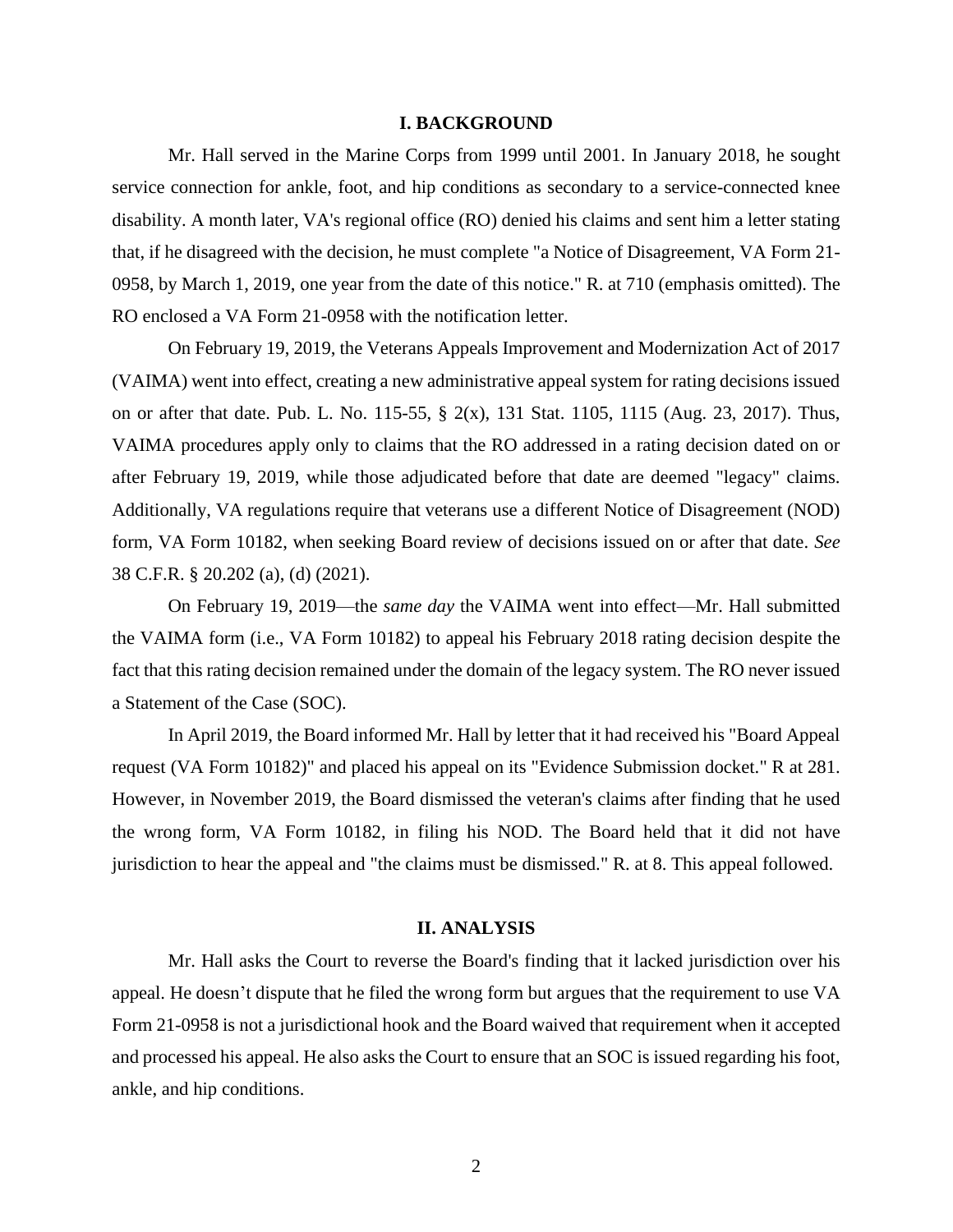The Supreme Court has repeatedly emphasized the distinction between rules affecting jurisdiction and mandatory "claims-processing" provisions that govern the orderly processing of cases but otherwise do not create or withdraw jurisdiction. "Clarity would be facilitated if courts and litigants used the label 'jurisdictional' not for claims-processing rules, but only for prescriptions delineating the classes of cases (subject-matter jurisdiction) and the persons (personal jurisdiction) falling within a court's adjudicatory authority." *Kontrick v. Ryan*, 540 U.S. 443, 455 (2004). The court expanded on this distinction in *Union Pacific R. Co. v. Brotherhood of Locomotive Engineers*, 558 U.S. 67, 81-82 (2009), explaining that

Recognizing that the word "jurisdiction" has been used by courts, including this Court, to convey "many, too many, meanings," *Steel Co. v. Citizens for Better Environment*, 523 U.S. 83, 90 (1998), we have cautioned, in recent decisions, against profligate use of the term. Not all mandatory "prescriptions, however emphatic, are properly typed jurisdictional," we explained in *Arbaugh v. Y & H Corp*., 546 U.S. 500, 510 (2006). Subject-matter jurisdiction properly comprehended, we emphasized, refers to a tribunal's "power to hear a case," a matter that "can never be forfeited or waived." *Id.*, at 514. In contrast, a "claimprocessing rule, . . . even if unalterable on a party's application," does not reduce the adjudicatory domain of a tribunal and is ordinarily "forfeited if the party asserting the rule waits too long to raise the point." *Kontrick v. Ryan*, 540 U.S. 443, 456 (2004) (cleaned up).

Jurisdictional rules are "drastic" because they center on the authority of the entity adjudicating the claim—so the failure to comply with a jurisdictional rule requires dismissal because the adjudicatory body no longer has the legal authority to even consider the claim. *Henderson ex. rel. Henderson v. Shinseki*, 562 U.S. 428, 435 (2011). For this reason, any ruling on the matter would be *ultra vires*—that is, illegal. *Steel Co. v. Citizens for a Better Environment*, 523 U.S. 83, 94 (1998) ("'Without jurisdiction the court cannot proceed at all in any cause. Jurisdiction is power to declare the law, and when it ceases to exist, the only function remaining to the court is that of announcing the fact and dismissing the cause.'" quoting *Ex parte McCardle*, 7 Wall. 506, 514, 19 L. Ed. 264 (1868)).

Unlike jurisdictional rules, however, claims-processing rules are less stringent as they do not affect a tribunal's "adjudicatory domain." *Union Pacific*, 558 U.S. at 81. So, even a mandatory rule that requires an adjudicator to dismiss a case "should not be deemed jurisdictional unless it governs a court's adjudicatory capacity, that is, its subject matter or personal jurisdiction." *Henderson*, 562 U.S. at 435. In contrast, because they do not affect subject matter jurisdiction,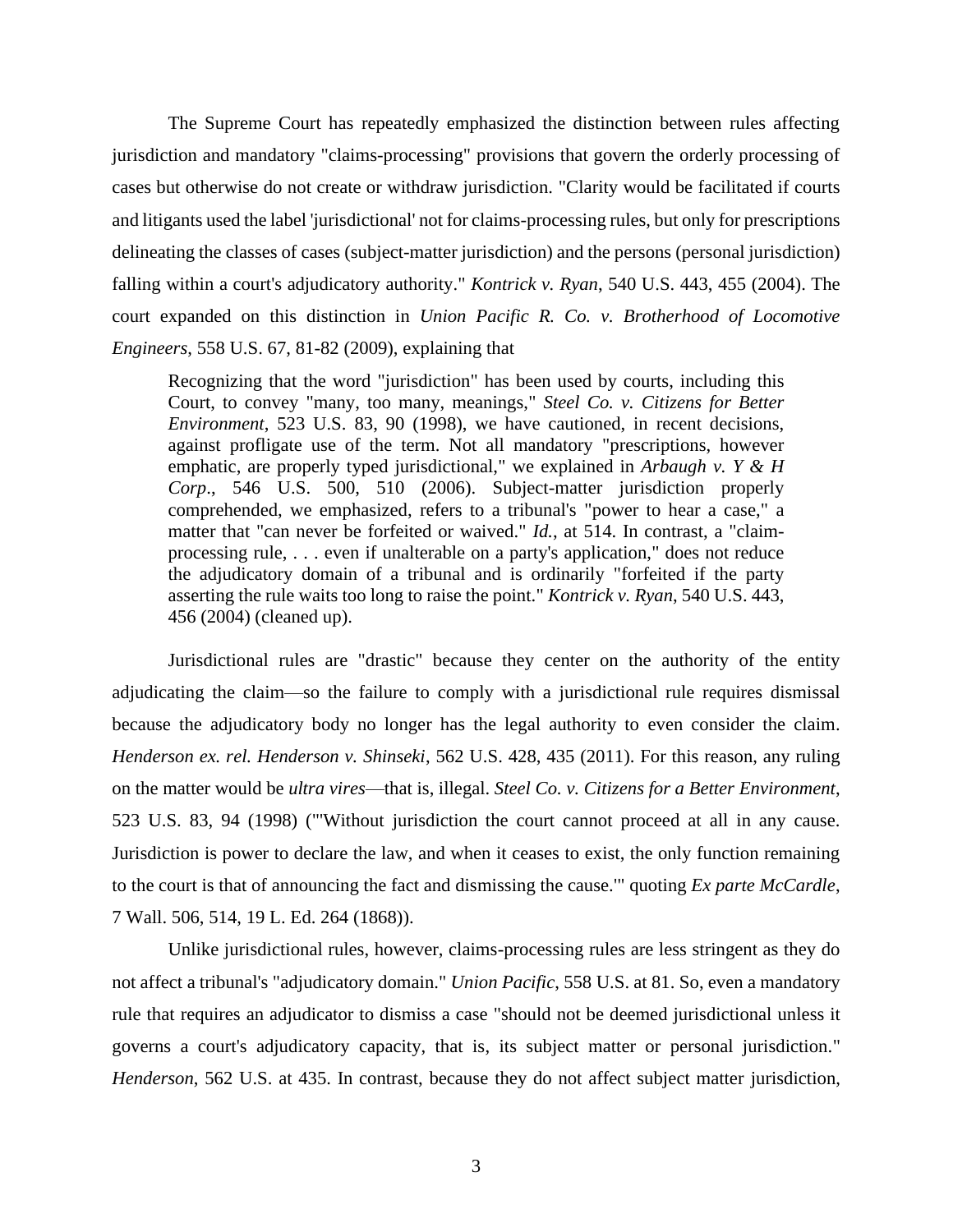claims-processing provisions generally are binding when properly asserted and not forfeited, and so they differ from jurisdictional rules, which are not subject to waiver or forfeiture and can be raised any time during a case or appeal. *See Eberhart v. United States*, 546 U.S. 12, 19 (2005) (per curiam).

"Within constitutional bounds, Congress decides what cases the federal courts have jurisdiction to consider." *Bowles v. Russell*, 551 U.S. 205, 212 (2007). Jurisdiction is a two-way street, however, and so an adjudicatory body can no more renounce jurisdiction over an issue Congress directed it to adjudicate than it can exercise jurisdiction when it is lacking. When Congress grants jurisdiction to an adjudicatory body, it has "a virtually unflagging obligation …. to exercise the jurisdiction given them." *Colorado River Water Conservation Dist. v. United States*, 424 U.S. 800, 817 (1976). For that reason, "there is surely a starting presumption that when jurisdiction is conferred, a court may not decline to exercise it. The general rule applicable to courts also holds for administrative agencies directed by Congress to adjudicate particular controversies." *Union Pacific*, 558 U.S. at 71 (internal citations omitted).

As relevant here, 38 U.S.C. § 511(a) provides a cause of action and establishes that "[t]he Secretary shall decide all questions of law and fact necessary to a decision by the Secretary under a law that affects the provision of benefits by the Secretary to veterans or the dependents or survivors of veterans." It is absolutely clear that Congress intended to grant to the Secretary "the power to declare the law" by adjudicating cases brought under section 511(a). *Steel*, 523 U.S. at 94. There's no dispute that Mr. Hall brings a claim for veterans benefits under section 511(a).

The Board's jurisdiction is derivative of the Secretary's. As with section 511(a), 38 U.S.C. § 7104(a), which sets out the Board's jurisdiction, uses the same mandatory *shall* in directing that "[a]ll questions in a matter which under section 511(a) of this title is subject to a decision by the Secretary shall be subject to one review on appeal to the Secretary." Taken together, sections 511 and 7104 offer no indication that Congress sought to eliminate VA's authority to adjudicate veterans benefits disputes—i.e., its subject matter jurisdiction—whenever a claimant's pleading fails to conform to form or timing requirements.

The final relevant statutory provision, 38 U.S.C. § 7105(a), does not discuss jurisdiction expressly. Titled "[f]iling of appeal," it establishes the process by which veterans initiate an appeal with the Board. To that end, it provides that appellate review "will be initiated by a notice of disagreement and completed by a substantive appeal after a statement of the case is furnished as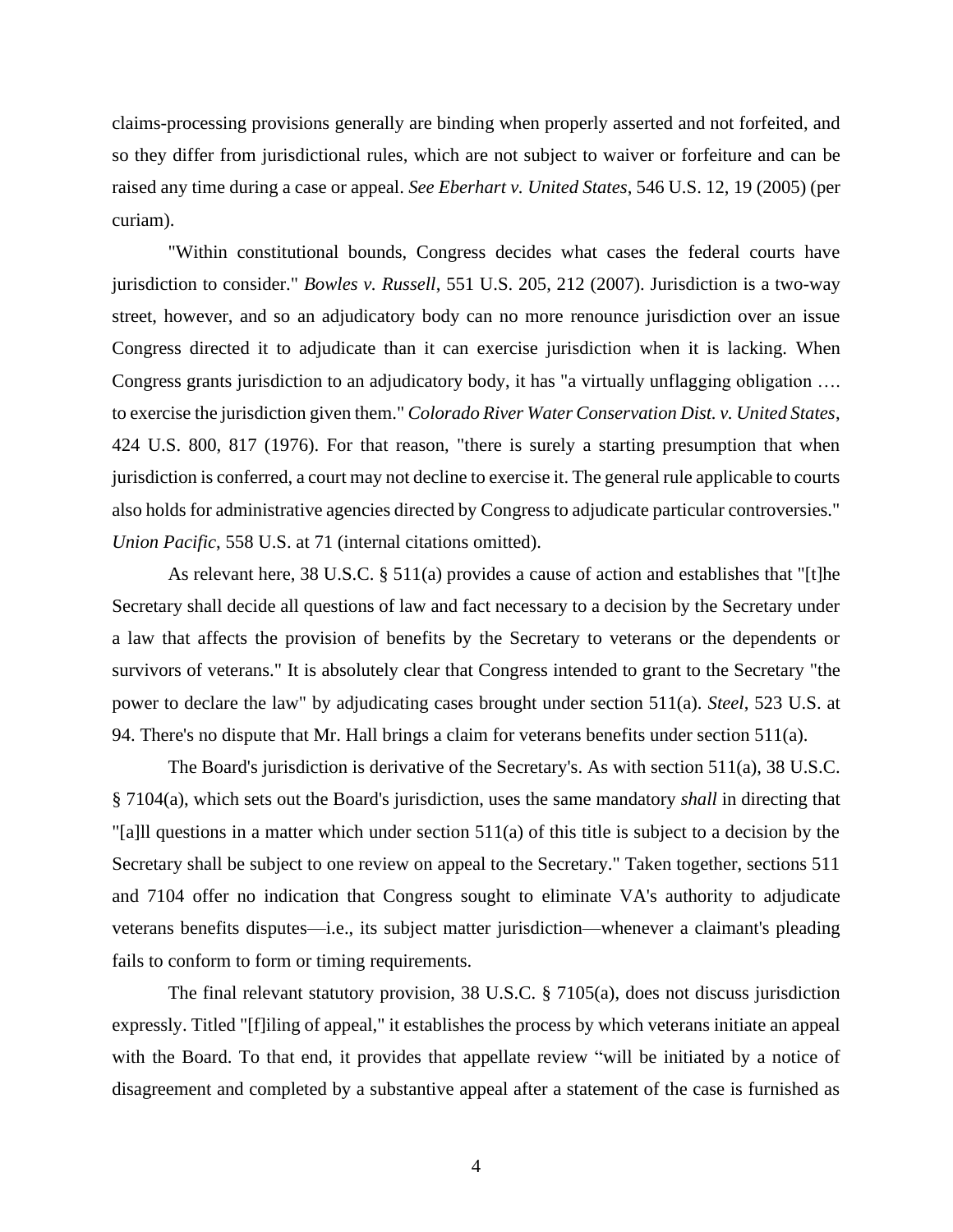prescribed in this section." Subsection (d)(3) provides that "the claimant will be afforded a period of sixty days from the date the statement of the case is mailed to file the formal appeal. This may be extended for a reasonable period on request for good cause shown."

In *Percy v. Shinseki*, the Court noted that this timeliness provision regarding Substantive Appeals is not jurisdictional in nature and serves as a claims-processing mechanism. 23 Vet.App. 37, 43 (2009). In other words, the Board couldn't merely cite a lack of jurisdiction and summarily dismiss an appeal; it had to discuss why dismissal was appropriate under the relevant law. *Id*. And while *Percy* did not directly address the jurisdictional nature of other provisions in section 7105 concerning the filing of an NOD (as opposed to a Substantive Appeal), none of those provisions suggest that Congress intended to limit the Board's jurisdiction whenever a claimant uses the wrong form to file an NOD.

The Secretary points to regulations such as 38 C.F.R. §§ 20.202 and 20.203 governing the form of an appeal, but regulations are not jurisdictional in nature as only Congress may confer or withdraw jurisdiction. *Hamer v. Neighborhood Housing Servs. of Chicago*, 138 S. Ct. 13, 17 (2017). Instead, VA's regulations are akin to claims-processing rules insofar as they govern the processing of cases but do not implicate the agency's jurisdiction. So, the exercise of jurisdiction requires VA to engage in requisite fact finding and explain the basis for dismissing the claim under the appropriate laws. When the law precludes the type of relief a claimant seeks on procedural or substantive grounds, the "right course on appeal is to take jurisdiction over the case [and] explain why this is so." *Mata v. Lynch*, 576 U.S. 143, 149–50 (2015). *See also Steel*, 523 U.S. at 89 ("The absence of a valid (as opposed to arguable) cause of action does not implicate subject matter jurisdiction, i.e., the courts' statutory or constitutional *power* to adjudicate the case.").

In sum, the Board had jurisdiction here because Mr. Hall appeals the RO's denial of his claim for benefits and because nothing in section 7105 suggests that Congress intended to limit the Board's jurisdiction based on the specific form that the appellant used to file his NOD. Thus, the Board erred in dismissing Mr. Hall's case on jurisdictional grounds. R. at 6 ("[T]he claims . . . *must* be dismissed because the Board does not have jurisdiction over the issues." (emphasis added)). This error effectively prevented Mr. Hall from participating in the adjudicative process as the Board neither heard his appeal nor explained why any formal defect in the appeal merited dismissal under a claims-processing rationale. *See Simmons v. Wilkie*, 30 Vet.App. 267, 279 (2018), *aff'd*, 964 F.3d 1381 (Fed. Cir. 2020). The Court thus remands for the Board to either hear